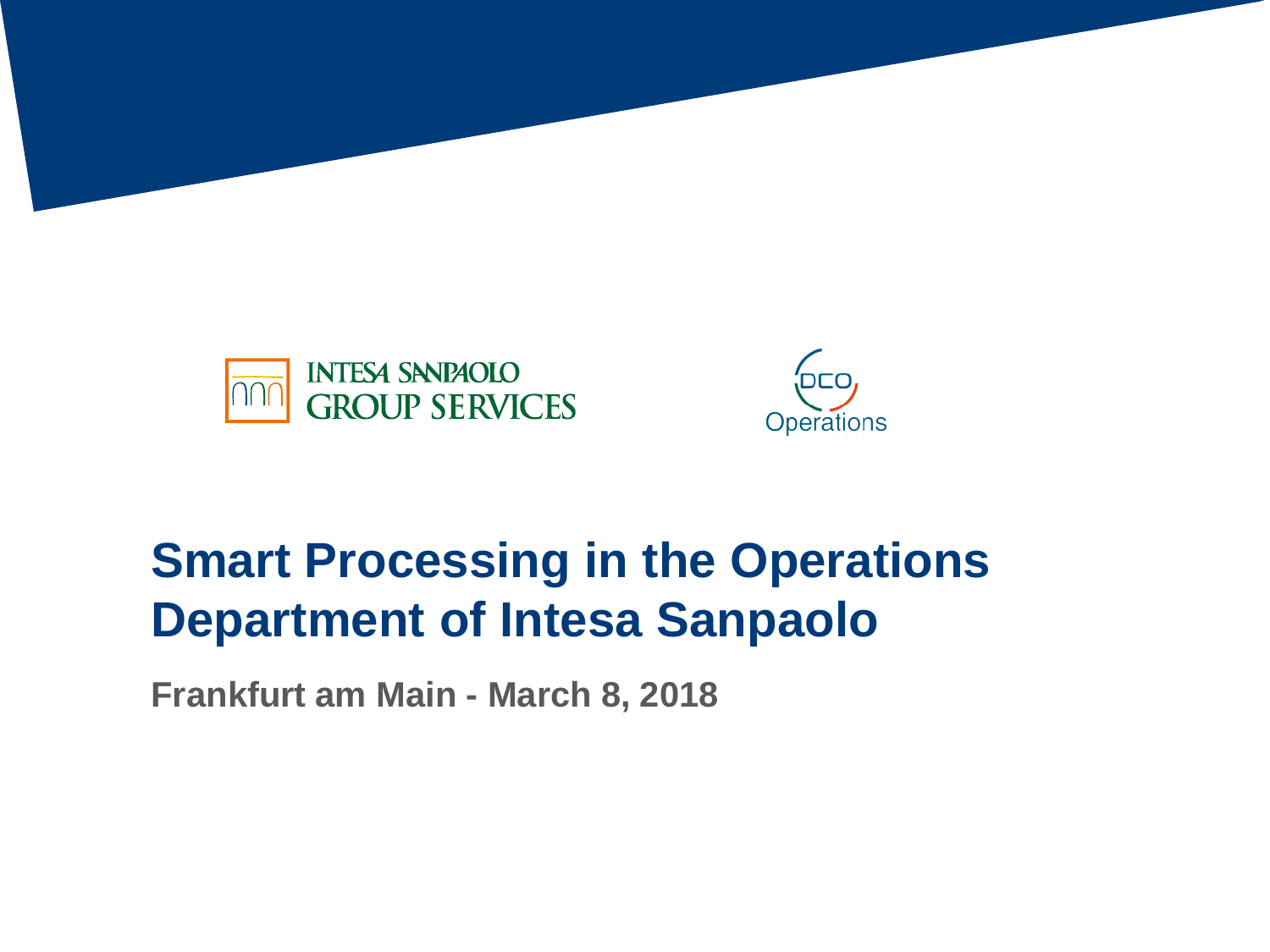# **Table of Contents <sup>2</sup>**

#### *Our perspective on smart processing technologies*

*Transformation of Operations Department (DCO)* 

*Next steps*

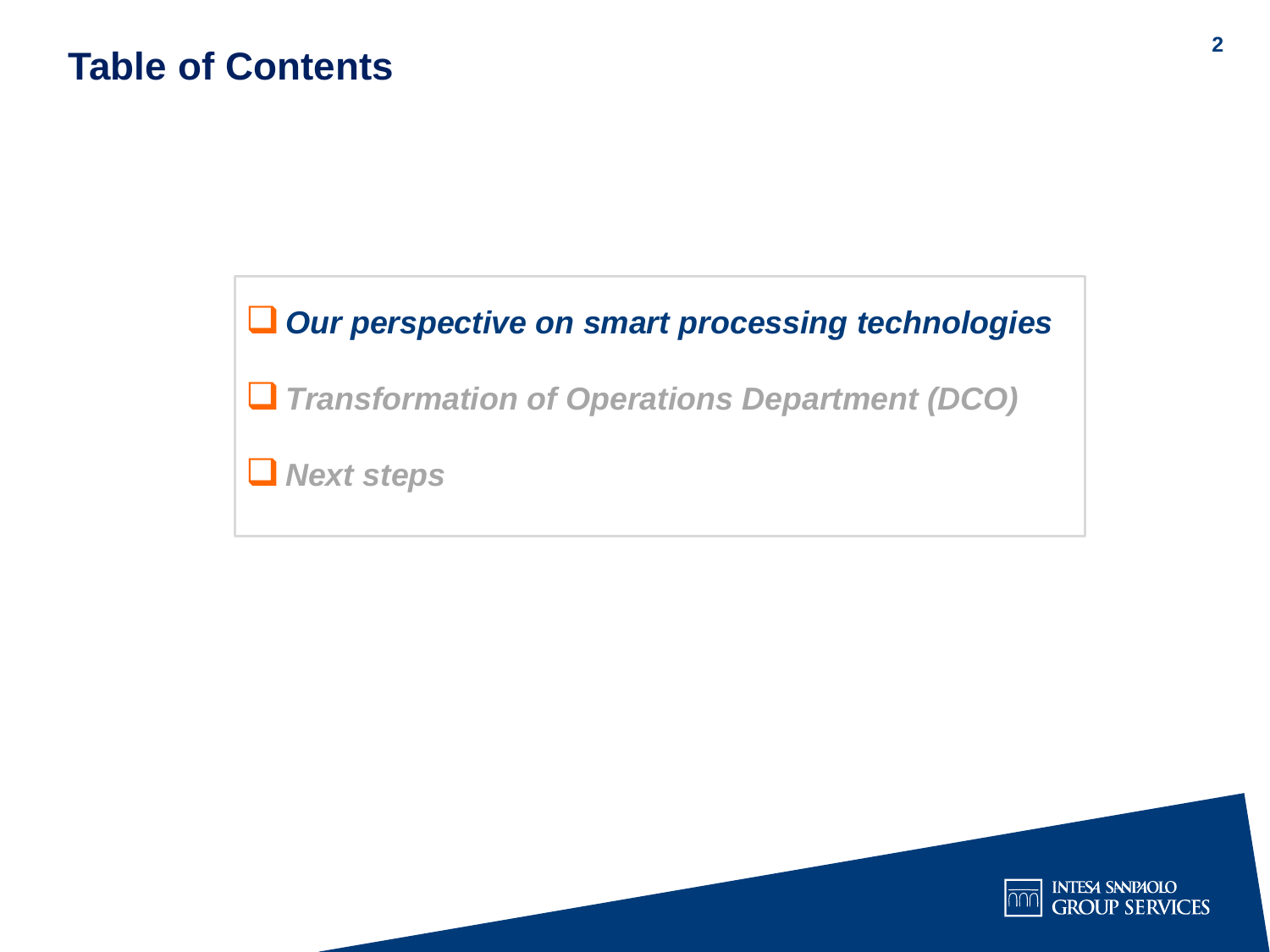### **There are two families of Smart Processing technologies**



**Main areas of application**

- Automation of repetitive activities, in which the human judgment used is expressed through programmable algorithms
- Reproduction of human interactions referring to the most effective answers provided in the past in similar interactions

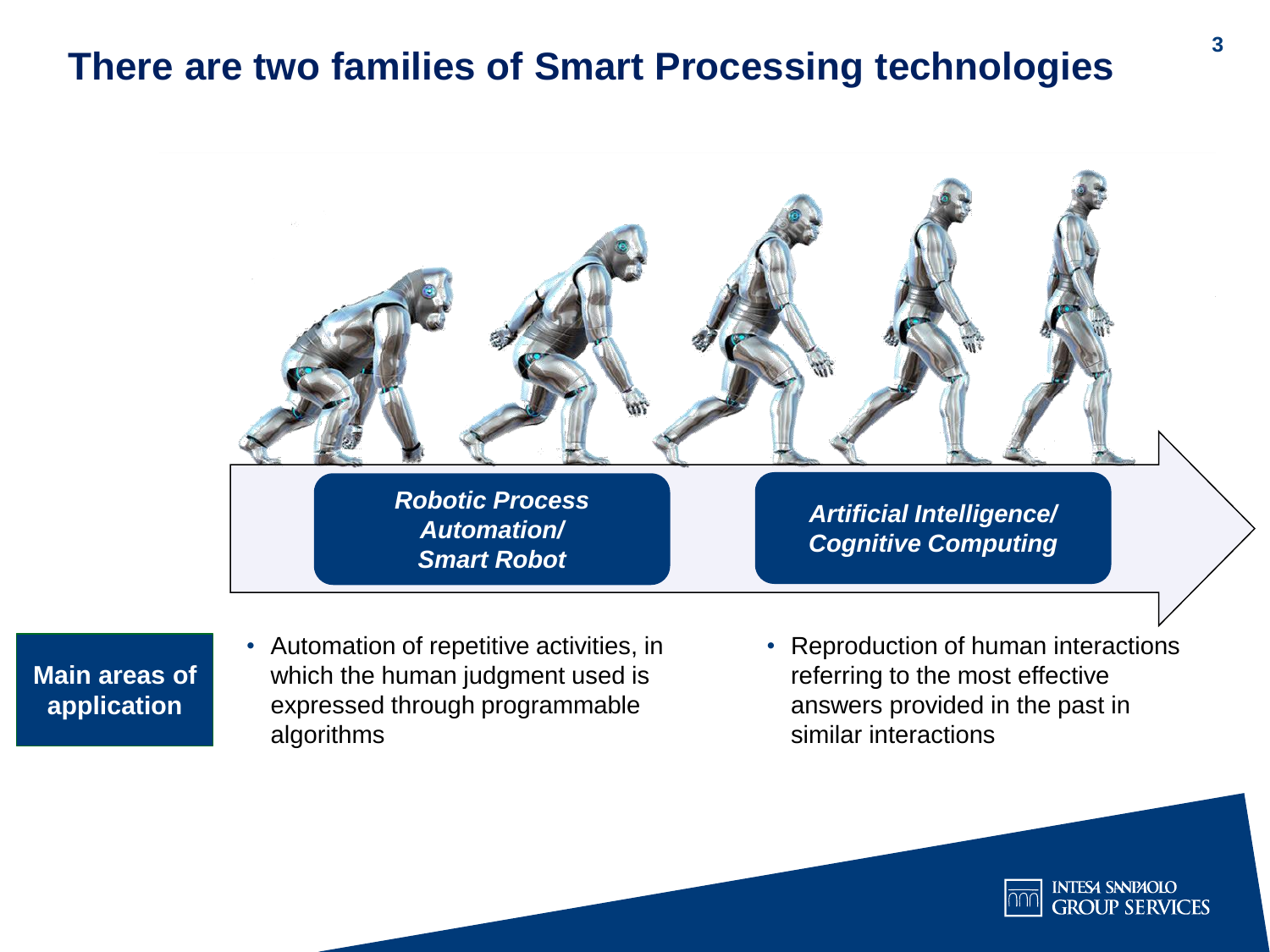## **DCO is looking for 3 strategic targets**





**INTESA SNNPAOLO GROUP SERVICES**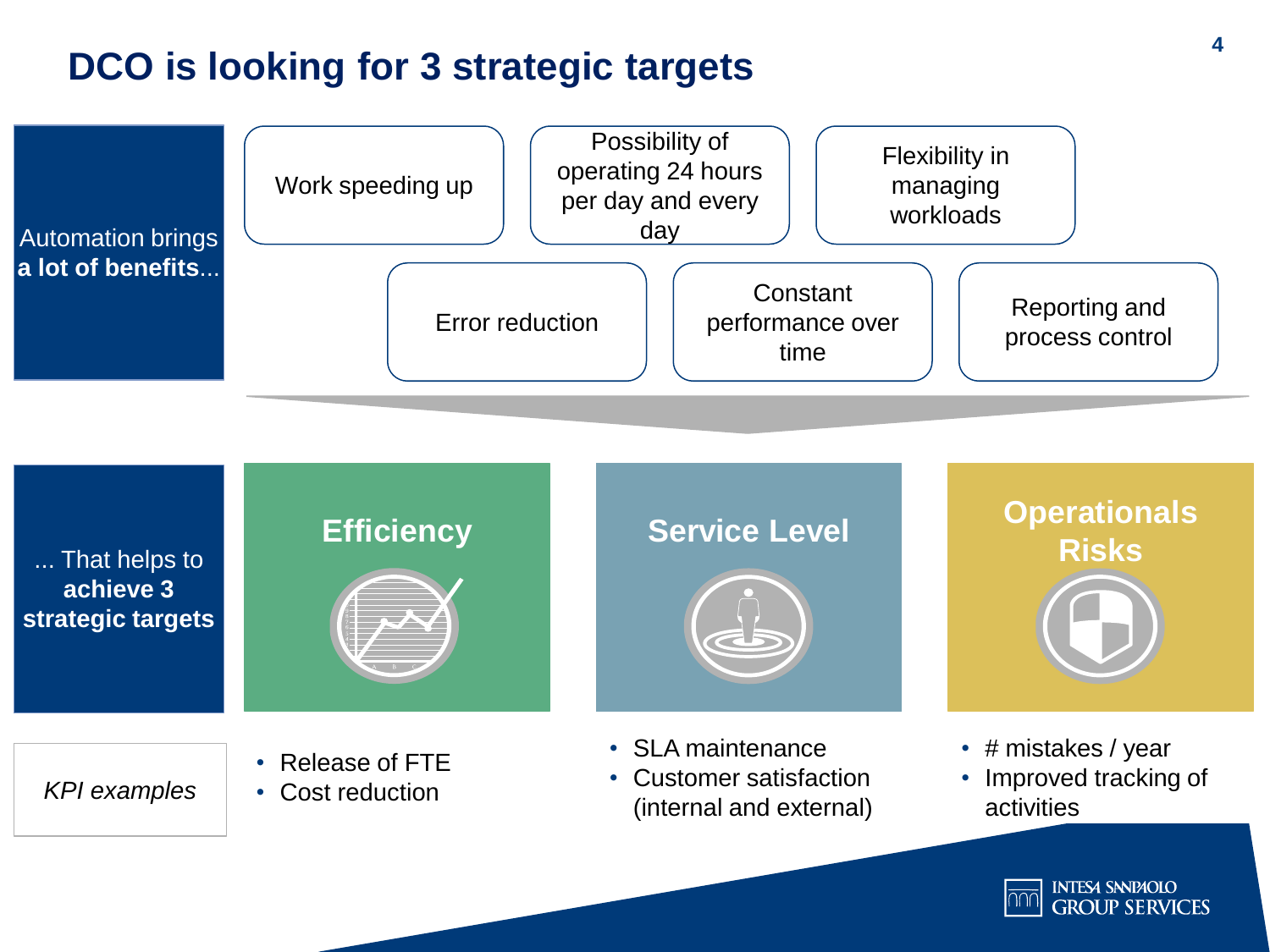*Our perspective on smart processing technologies*

*Transformation of Operations Department (DCO)* 

*Next steps*



- For discussion only -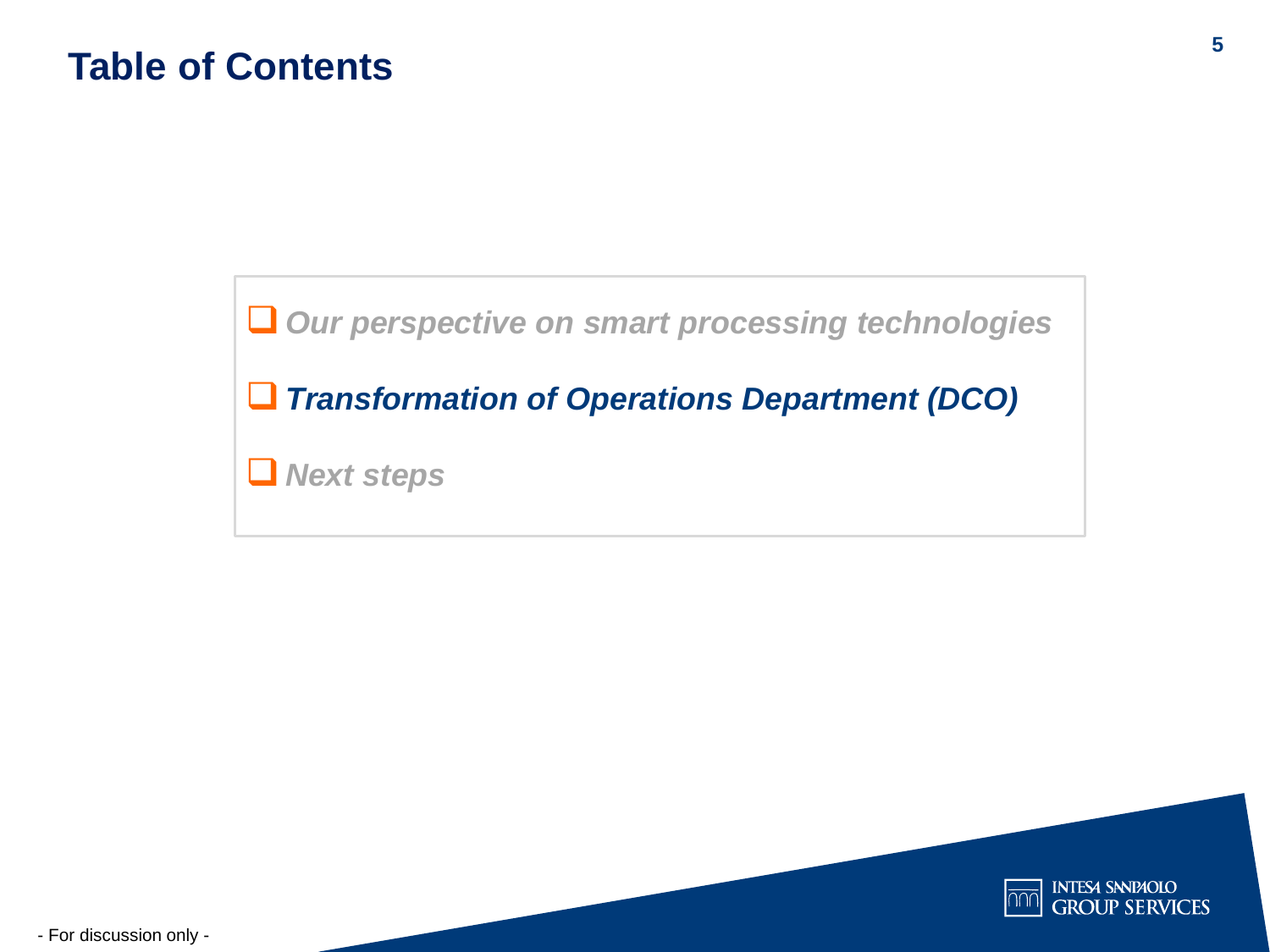### **Transformation based on 3 main phases**



#### • **Strategy drawing** 1

• Identification of activities in scope

*Strategy*

- Potential estimation
- Roadmap drawing

• **Shortlist vendor definition** 2

#### **3** Project organization

• **Launch of the first pilot project** 4 **and POC** to define target solutions

• **Development of tools and framework** to ensure the matches between smart processing and BaU 5

- **Drawing of a target**  6 **organization model for smart processing management**
- **Development of monitoring tools** (KPIs, target, log controls) 7

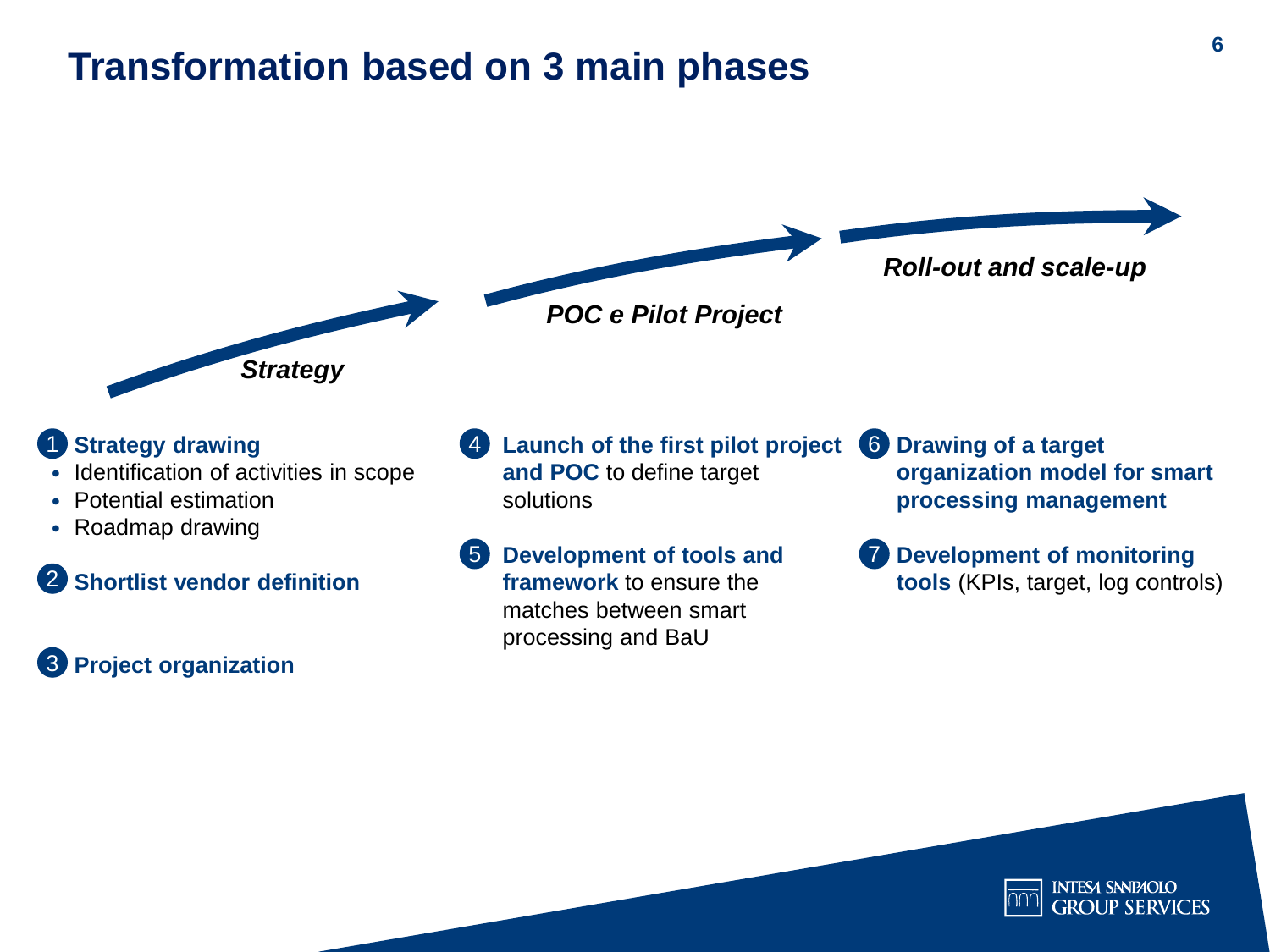#### **The automation perimeter was defined through a survey**

**Synthesize customer experience**



|    | Provok-                                                     | Tipe di Riegenbe      | Riegerh de incenier |
|----|-------------------------------------------------------------|-----------------------|---------------------|
| 16 | Nei prazrimi 6 meri runu previrti cembiamenti ziqnificativi | Vera / Falza          |                     |
|    | 'all'attività (er. per l'interventa di Digital Factury) -   |                       |                     |
| 17 | L'attività è cartituita da un inriama di aziuni alamantari  | Selezianare il        |                     |
|    | zequenziali predefinite che nun richiedunu valutaziuni      | l "arada di verità"   |                     |
| 49 | Le eximi che componenno l'ettività richiedono interezioni   | <b>Selezianare il</b> |                     |
|    |                                                             |                       |                     |

*characteristics* 

*and share a* 

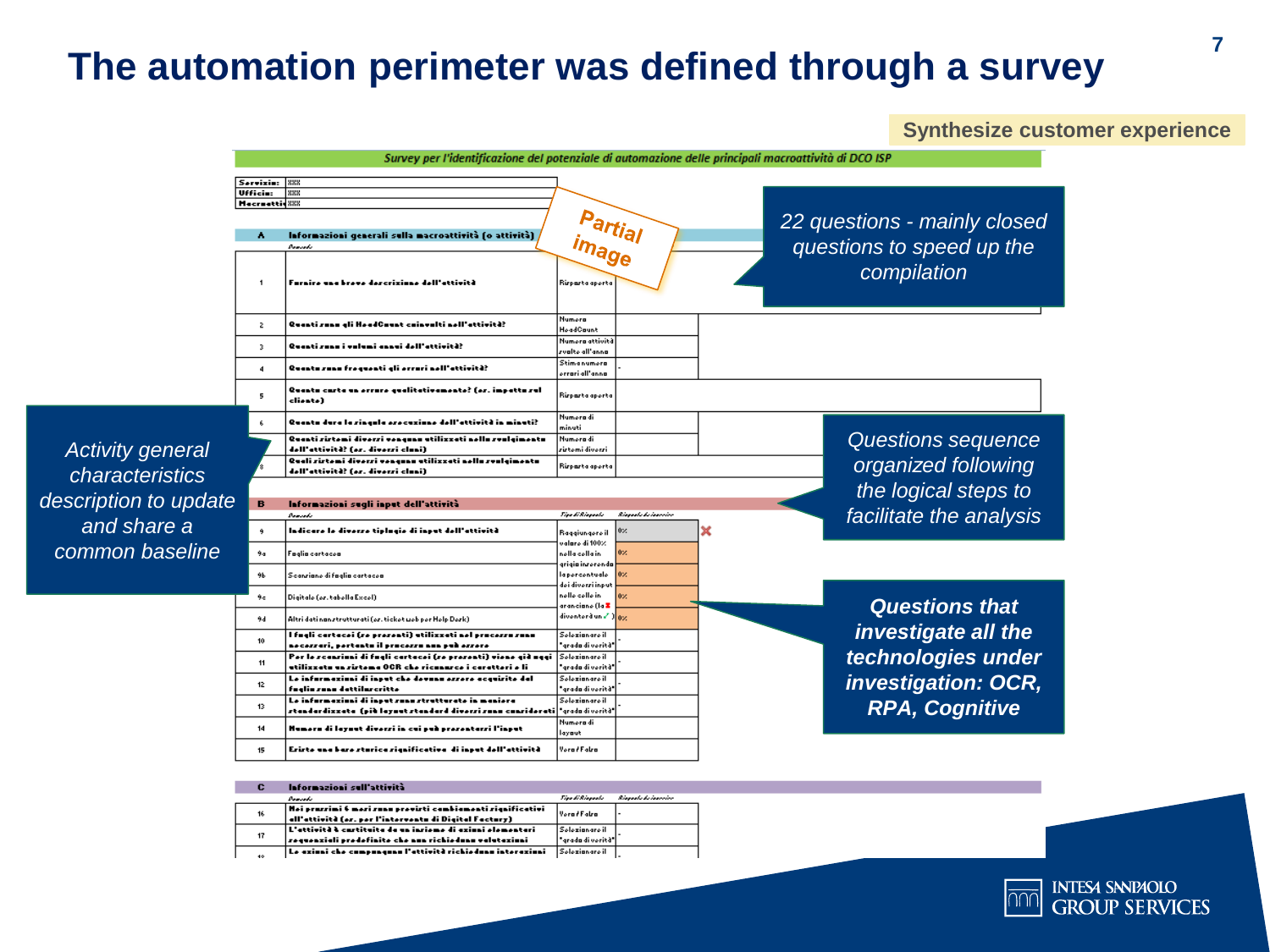## **The automation perimeter has been defined along 2 axes**



Weighted score of automation

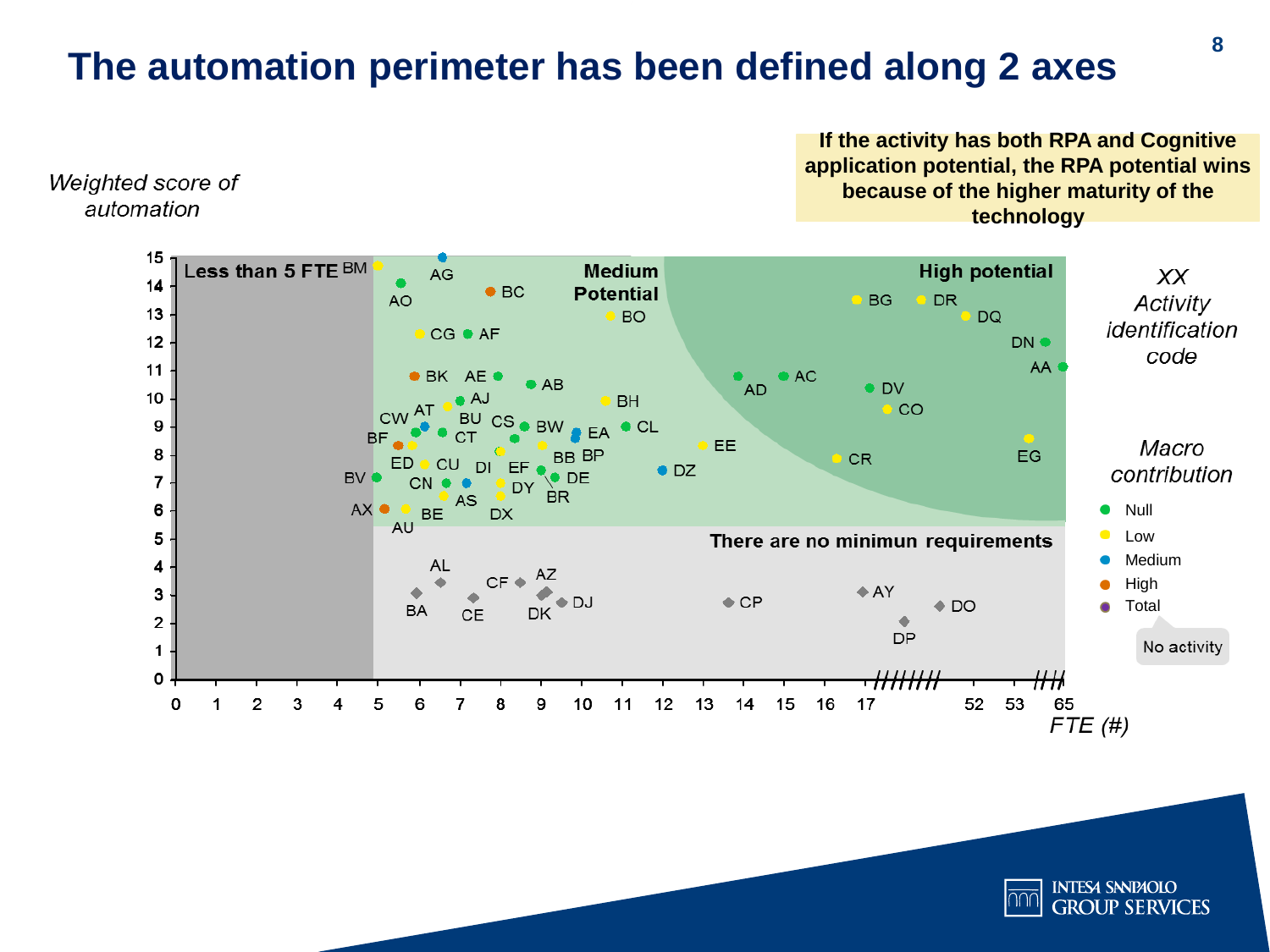### **The activities to be automated were identified**

#### **15-20% 15-25% 20-25%** *Target AI* Macro-activities already addressed with DF3D or other initiatives *Target RPA* **Perimeter identified for optimizations** Processes with low automation potential Total DCO Macro-activities Processes with Perimeter Target Target Macro-activity with less than 5 FTEs **Macroactivities (#) Efficiencies (FTE)** 622 37 99 **486 50 21** 415 **1 2** *Baseline FTEs on which to perform efficiencies Analysis in progress*

**FTEs distribuition of the DCO for automations potential, gen. 2017**

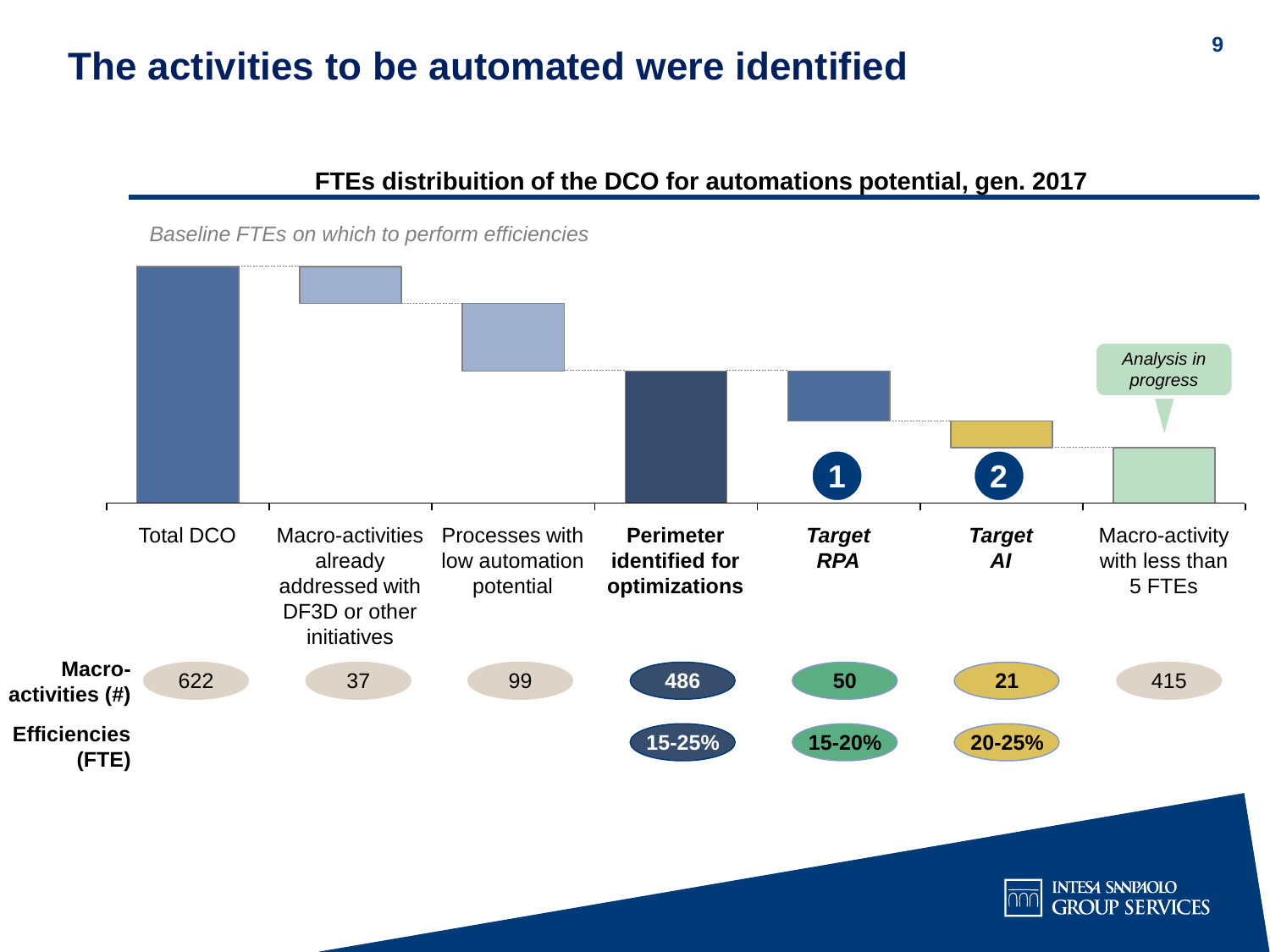## **The results of the survey were validated through deep dive on the individual processes**



**GROUP SERVICES**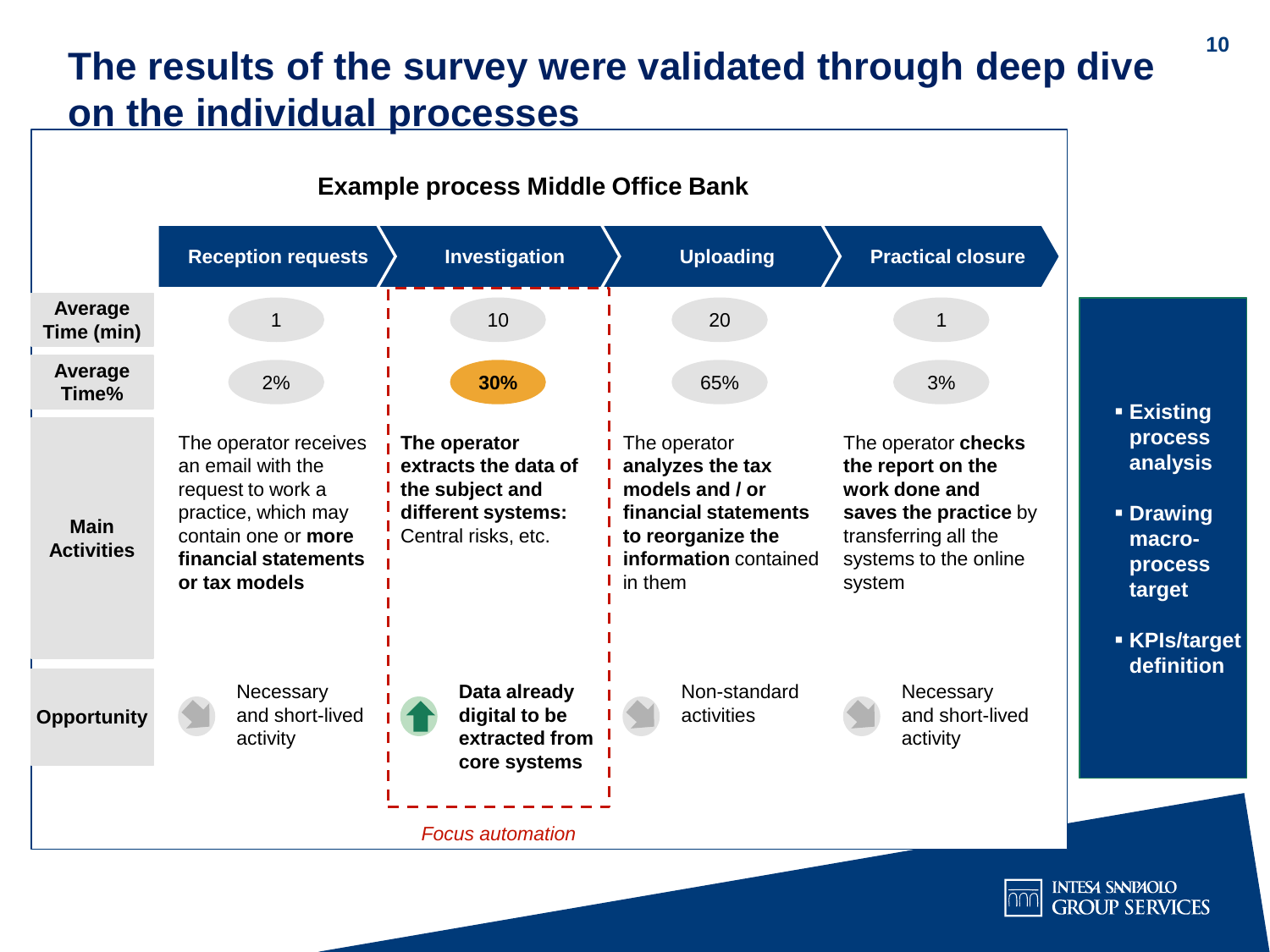## **Robotics Pilot – automation of the "Judicial Investigations" process**

**Process "***Judicial Investigations"* **Benefits**

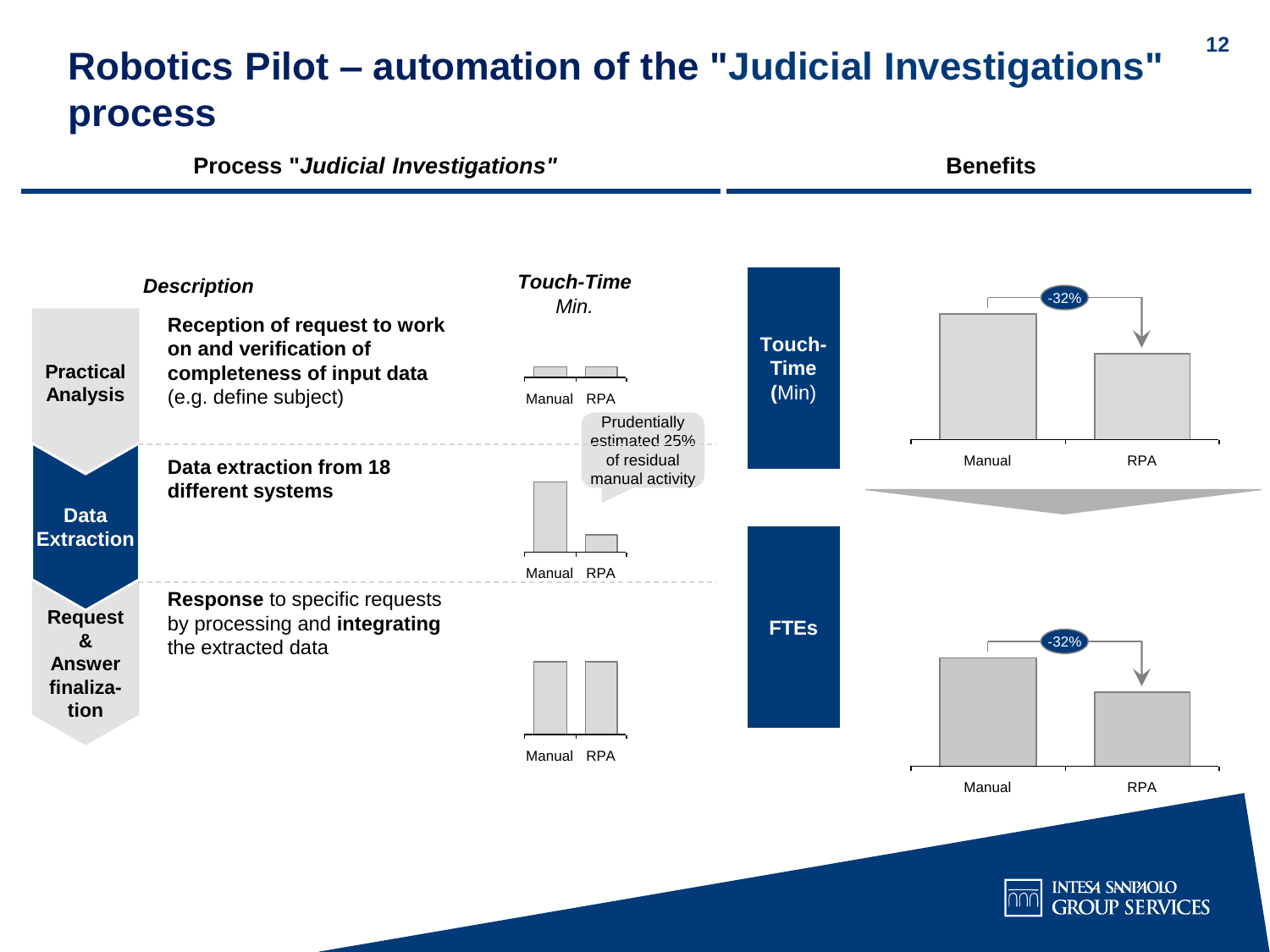#### **We have identified the technologies on which to perform the POC in terms of functional coverage, technical adequacy and costs 11**



**INTESA SNNPAOLO GROUP SERVICES**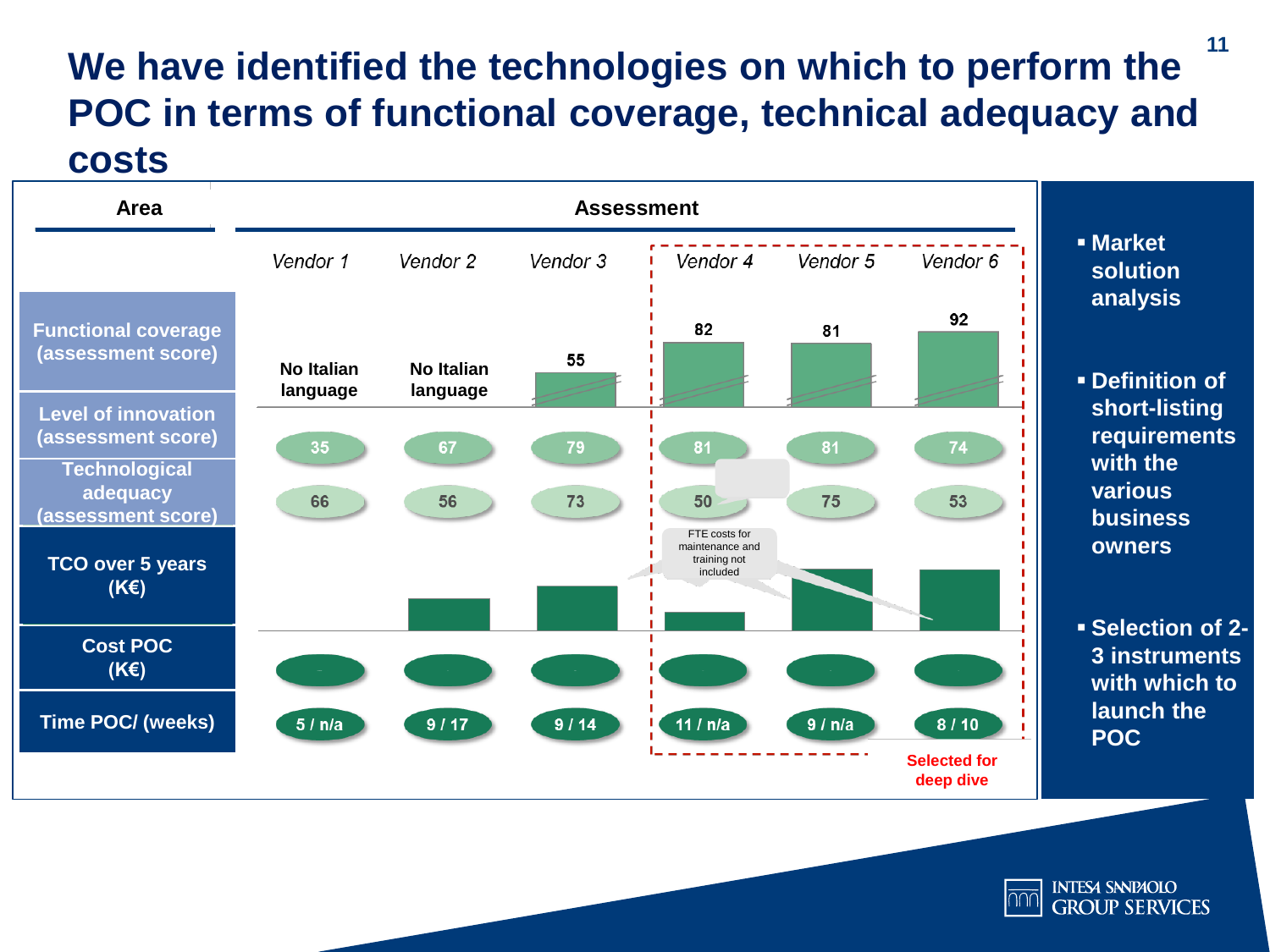### **AI POC –Automation of Operations Help Desk**

#### **Ticket classification Architectural model**



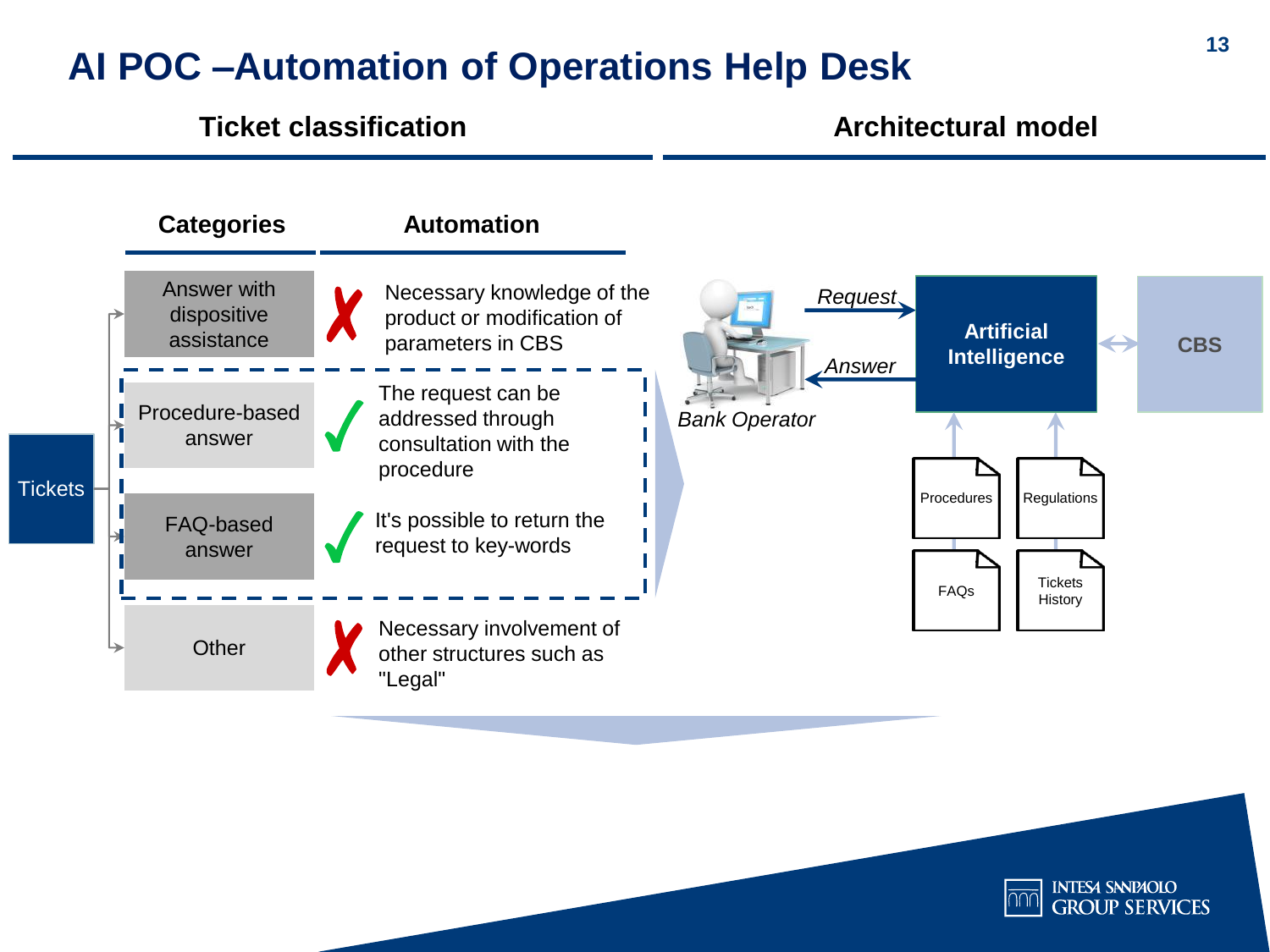*Our perspective on smart processing technologies*

*Transformation of Operations Department (DCO)* 

*Next steps*